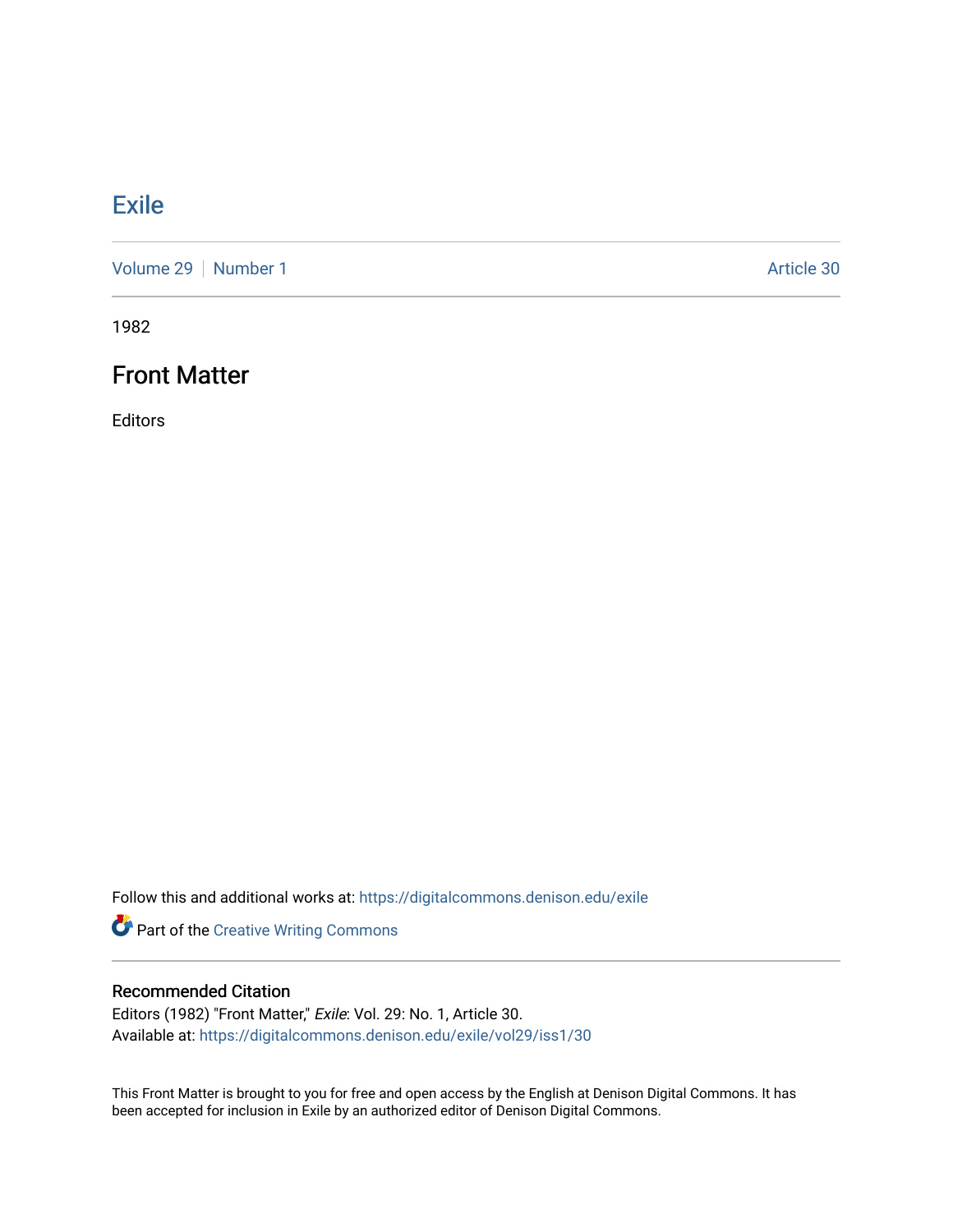# **EXILE**

Denison University *Granville, Ohio Fall 1982*

Editorial Staff . .

Co-Editors . Andy Acker John Zarchen<br>Becky Hinshaw Chad Hussey *Amy Pence*

*Cover Drawing by Peter Brooke*